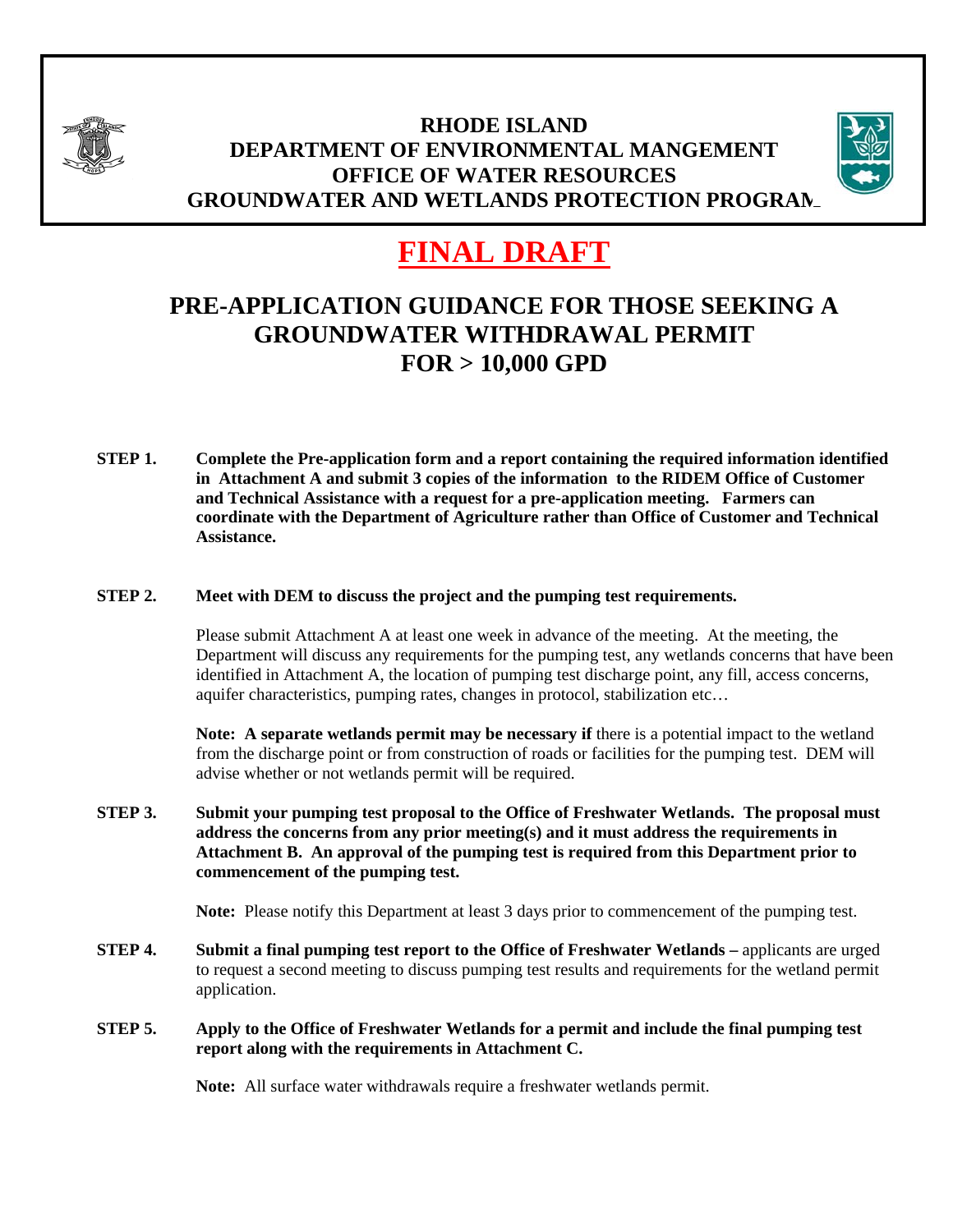## **PRE-APPLICATION FORM FOR GROUNDWATER WITHDRAWAL PROJECTS**

**Complete the Pre-application form and a report containing the required information identified in Attachment A and submit 3 copies of the information to the RIDEM Office of Customer and Technical Assistance with a request for a pre-application meeting. Farmers can coordinate with the Department of Agriculture rather than Office of Customer and Technical Assistance.** 

> Rhode Island Department of Environmental Management Office of Technical & Customer Assistance 235 Promenade Street Providence, RI 02908

Rhode Island Department of Environmental Management Department of Agriculture 235 Promenade Street Providence, RI 02908

#### **Submit one form for each proposed water withdrawal source (project).**

#### **A. APPLICANT INFORMATION** *(Please Type or Print)*

| $City/ Town:$ $Zip:$ |  |
|----------------------|--|
|                      |  |
|                      |  |
|                      |  |
|                      |  |
|                      |  |

#### **RHODE ISLAND DEPARTMENT OF ENVIRONMENTAL MANAGEMENT OFFICE OF WATER RESOURCES MARCH 2007**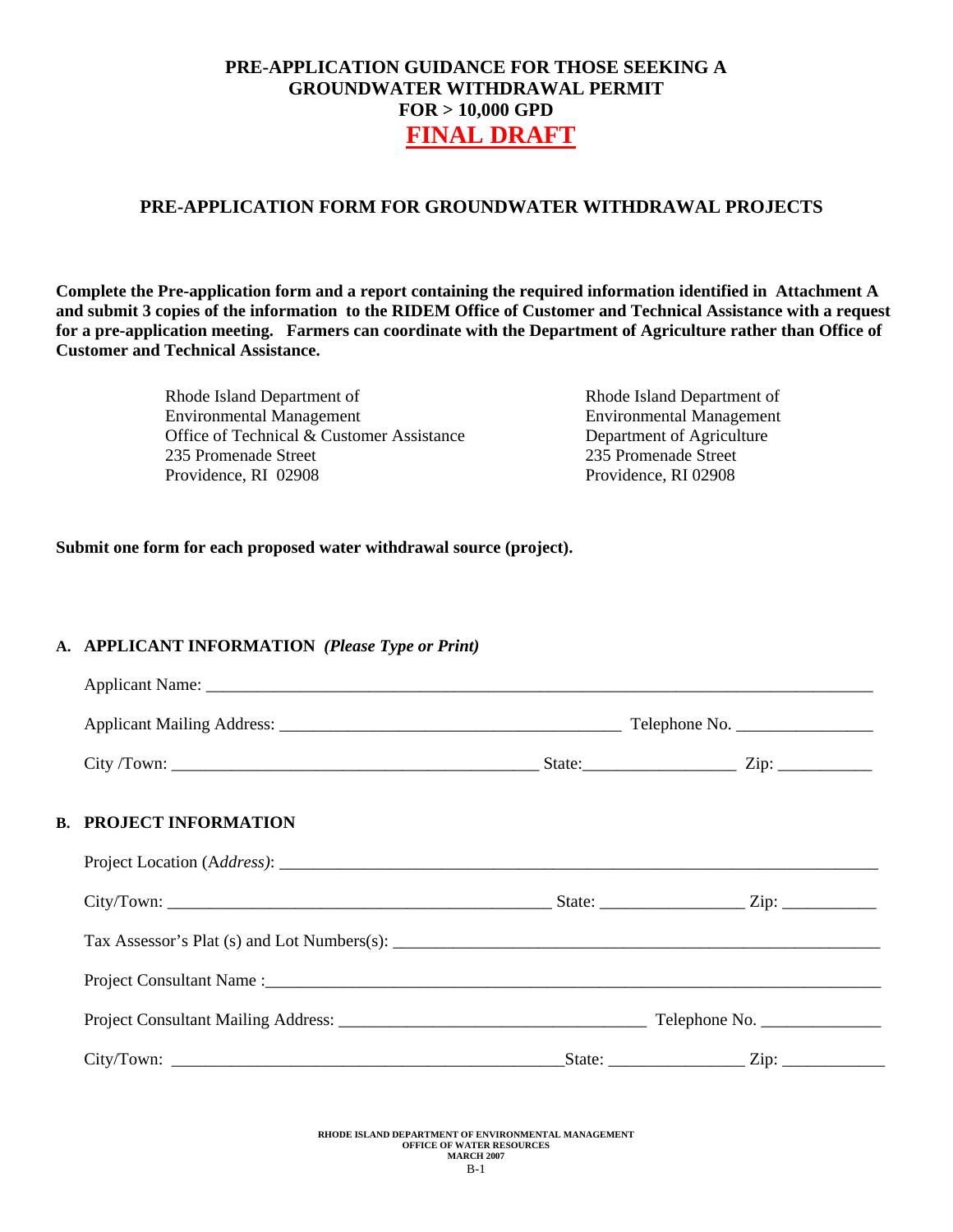# **ATTACHMENT A**

## **I. PROJECT DESCRIPTION**

- **A.** Describe the project including an explanation of the project purpose and why the withdrawal is necessary.
- **B.** Identify the location of the proposed withdrawal.
- **C.** Identify the watershed in which the proposed well is located and source water (river and aquifer) for the withdrawal.
- **D.** Is this project within CRMC jurisdiction?
- **E.** Describe how much of the water is actually consumed and the quantity and location of return flow relative to the withdrawal point (whether upstream or downstream). If the water is returned downstream of the point of withdrawal, discuss how this will effect water quantity in the basin. If an out-of-basin transfer of water is proposed, discuss impacts on water quantity in the basin of origin – as well as the receiving basin.
- **F.** Describe the proposed new or replacement withdrawals rate, quantity, duration and frequency including:
	- **1.** Maximum 24 hr. withdrawal volume (MGD or GPD)
	- **2.** Maximum withdrawal rate (GPM)
	- **3.** Average day withdrawal volume (MGD or GPD)
	- **4.** Proposed duration and frequency of pumping (i.e. proposed operating protocol)
	- **5.** Summer to winter ratio and max daily to average daily ratio (if different)
	- **6.** Maximum daily flow to average daily flow

#### **II. SYSTEM DESCRIPTION**

Describe existing sources of supply both purchased and produced for your water supply system (if applicable) – including rate, quantity, duration and frequency.

- **A.** Maximum 24 hr. withdrawal volume (MGD or GPD)
- **B.** Maximum withdrawal rate (GPM)
- **C.** Average day withdrawal volume (MGD or GPD)
- **D.** Current duration and frequency of pumping for all wells
- **E.** Peaking factor MDD/ADD
- **F.** Original design yield and current yield
- **G.** List all State permit approvals and any conditions in those approvals that are relevant to water withdrawals
- **H.** Describe legal obligations to supply water
- **I.** Estimate-evaluate
	- **a.** Fire fighting
	- **b.** Non-account (including system use-unmetered public use)
	- **c.** Meter inaccuracies-major leaks (annual basis % of water produced)
- **J.** Describe any system deficiencies

#### **III. SITE CONDITIONS**

Description of natural and manmade features, including wetlands, watercourses, fish and wildlife habitat, floodplains, and structures potentially affected by the proposed diversion due to physical alterations, or streamflow or water level depletion(s).

> **RHODE ISLAND DEPARTMENT OF ENVIRONMENTAL MANAGEMENT OFFICE OF WATER RESOURCES MARCH 2007**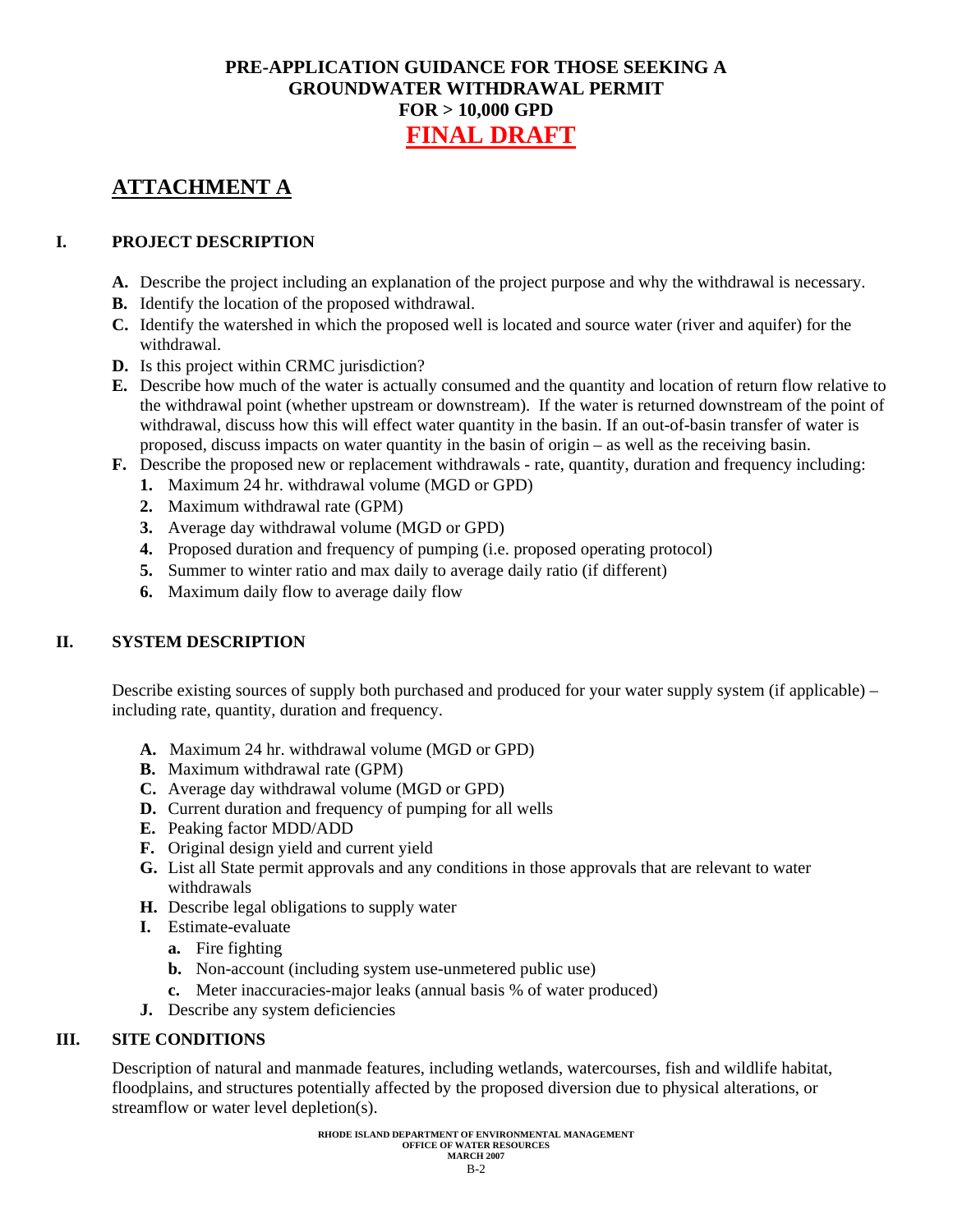Presence of sensitive or multiple receptors may limit site availability for water supply withdrawal. Some of the information required in this section can be found on the RIDEM website geographic data viewer at **<http://www.dem.ri.gov/maps/index.htm#GV>** and click on the Environmental Resource Map.

Other information such as low flow studies and water availability studies to locate existing withdrawals can be found on the USGS website at **http://www.wrb.ri.gov.**.

- **A.** Provide a 1:6,000 scale or larger map depicting the proposed well site and the area within ½ mile radius of the proposed well including the following information:
	- **1.** Current land uses
	- **2.** Known water withdrawals within ½ mile
	- **3.** Zoning
	- **4.** Lakes, ponds, streams, and wetlands within 1000' radius of the well
	- **5.** The following sensitive receptors exist within 1000' of your site
	- **6.** Priority habitat for rare and endangered species
		- a. Recreational areas (parks or management areas, public beaches, boat ramps)
		- b. Amphibian breeding pools
		- c. Stocked trout streams
		- d. Cold water fisheries resource
		- e. Any other critical resources
		- f. Public and Private wells
- **B.** Provide listings and locations of the following potential threats within one-half mile of your site?
	- **1.** Identified CIRCLAS sites
	- **2.** Combined Sewer Overflows or Sanitary Sewer Overflows
	- **3.** Landfills
	- **4.** Salt Storage Facilities
	- **5.** DPW Garages
	- **6.** Agricultural Uses
	- **7.** Automobile graveyards and junkyards
	- **8.** Industrial Parks/Plants
	- **9.** Petroleum, Gas station and oil bulk stations and terminals
- **C.** Provide listings and locations of the following within the watershed of the proposed well:
	- **1.** RIPDES or NPDES permitted facilities (National Pollution Discharge Elimination System)
	- **2.** Public and known private water withdrawals
	- **3.** Regulated impoundment(s) within the watershed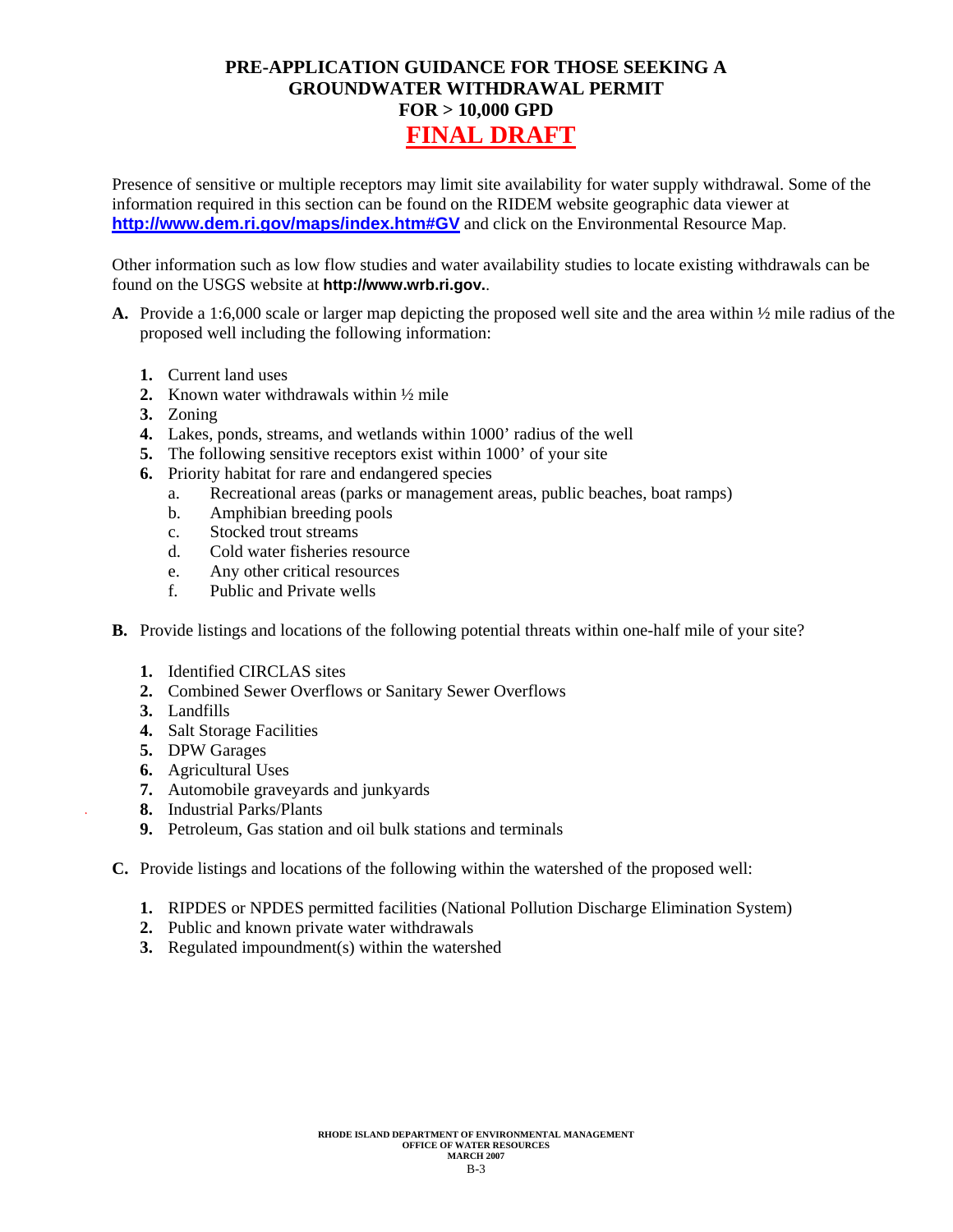#### **III. HYDROLOGIC CONDITIONS**

This section is intended to preliminarily evaluate the potential impacts of proposed withdrawals on streamflow and availability of water in the river basin. The following stream screening criteria provides guidance concerning a withdrawal's potential for impact on flow.

Proposed groundwater withdrawals are assumed to have a 1:1 relationship with the amount of streamflow or water level depletion in hydrogeologically connected waterbodies (in other words, one gallon of water withdrawn from a well is expected to result in one gallon depleted from the affected waterbody) . The Department will accept calculations, which may show a lesser amount of depletion (such as Jenkins-Barlow calculations) in the pre-determination. It is generally considered that a cumulative consumptive use of 5% of the 7Q10 returned within  $\frac{1}{2}$  mile of the withdrawal is de minimus and would not result in measurable impacts to the river however, isolated wetlands and amphibian breeding pools may be impacted.

Studies have shown that at a cumulative, consumptive use of 50% of the 7Q10 creates measurable changes in the fish communities (Freeman, M.C. and Marcinek, P.A., Environmental Management Vol. 38, No. 3, pp. 435-450). The Department recommends that you carefully select your water source to avoid small streams and pools.

- **A.** Provide the following flow statistics to the nearest stream reach from the withdrawal point. If the withdrawal location is near a confluence of two streams, please provide flows of both streams. These are the 7Q10 flow (MGD) and ABF of the nearest hydrologically connected stream(s) and the methods used to determine the 7Q10 and ABF.
- **B.** Provide the peak cumulative consumptive use (MGD) within the basin in July, August and September (reference the USGS Water Availability Studies)
- **C.** Identify locations within the basin that are stressed for quantity, quality or habitat (reference state's 303(d) list, USGS Water Availability Studies)
- **D.** Provide a hydrologic budget of the watershed
- **E.** Provide the aquifer characteristics
- **F.** Provide results of any field test, secondary contaminants, and VOC analysis if available
- **G.** For wells with planned yields of 10,000 gpd or greater in any 24 hour period, please provide a preliminary conceptual model of the aquifer, including:
	- 1. Conceptual model of groundwater flow through the proposed well site including recharge and discharge areas
	- 2. Stratigraphic cross-sections and boundary conditions
	- 3. Initial estimates of the Well Head Protection Area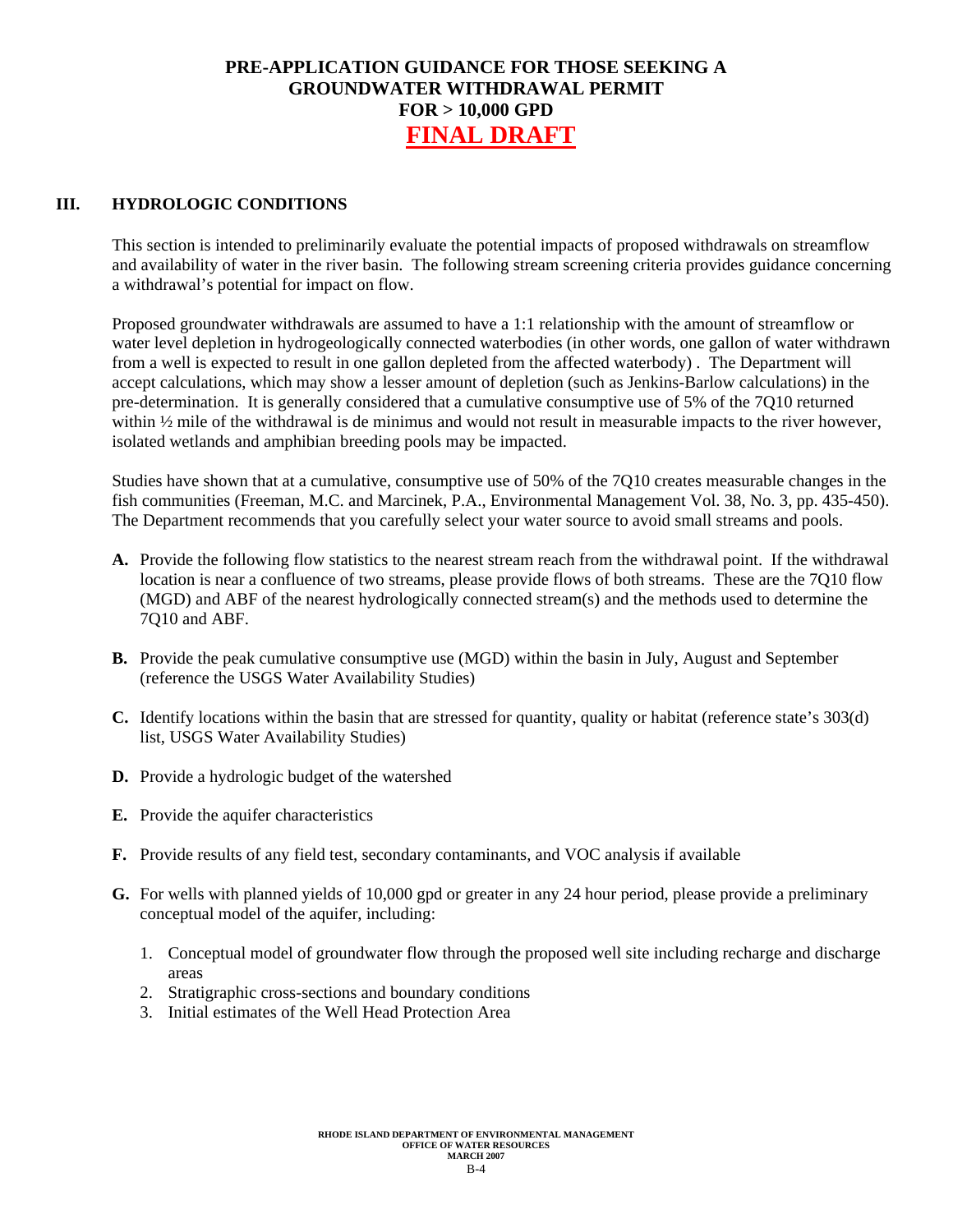#### **IV. DEMAND MANAGEMENT AND CONSERVATION PLANNING**

- **A.** As part of it's assessment of water resource impact avoidance measures, the Department evaluates the applicants' efforts to optimize water efficiency and effectively manage demand (Rule 10.01). Describe what you do or plan to do to ensure the efficient use and conservation of water as detailed below. Provide data on historic, current, and projected future demand (projections from approved water system supply management plans may be used if still valid), if applicable.
	- **1.** Average daily demand for the last 5 years, current year, and projected 5 and 20 year periods (systemwide and per capita basis, if relevant).
	- **2.** Maximum daily demand (MGD) for the last 5 years, current year, and projected 5 and 20 year periods (MGD and per capita basis, if relevant).
	- **3.** Describe current water conservation programs and their impact, please provide assumptions and methodologies.
- **B.** Provide data on historic current and projected future water production (supply): For 5 and 20 year periods, considering only current sources (supply) data, and with water supplied from proposed well.
	- **1.** What is your system's redundancy? Can you meet your average day demand with your largest existing source off-line? Can you meet you average daily demand from other available sources?
	- **2.** Do any of your existing sources have restricted or diminished capacity? If so, briefly indicate which sources and the reasons for the capacity restrictions. Are these restrictions temporary or permanent?
- **C.** Water Conservation– what efforts have been made to avoid the need for a new or expanded withdrawal? Has every reasonable effort been made to avoid the need for new withdrawals? Has conservation been practiced and is it effective?
	- **1.** Detailed description of a community's efforts to discover and minimize unaccounted-for (non-account) water including leak detection and repair program and meter reading, calibration and replacement program. Consistent with AWWA recommendations, the goal is to reduce this to less than 10%.
	- **2.** Outline the existing efforts and the strategy for adopting and implementing measures to optimize water efficiency, conserve water and reduce peak demands:
		- **a.** Consideration of construction or acquisition of additional storage facilities
		- **b.** Establishing caps on per-day residential water use
		- **c.** Technical assistance to major users to implement water efficiency and water conservation measures
		- **d.** Outdoor watering requirements (local ordinances re: limiting lawn size or incentives for native or xeriscape plantings or use of rain gardens)
		- **e.** Retrofit or replacement of residential plumbing fixtures
		- **f.** Implementing a water conservation pricing structure and billing program
		- **g.** Increased education
		- **h.** Recycling of gray water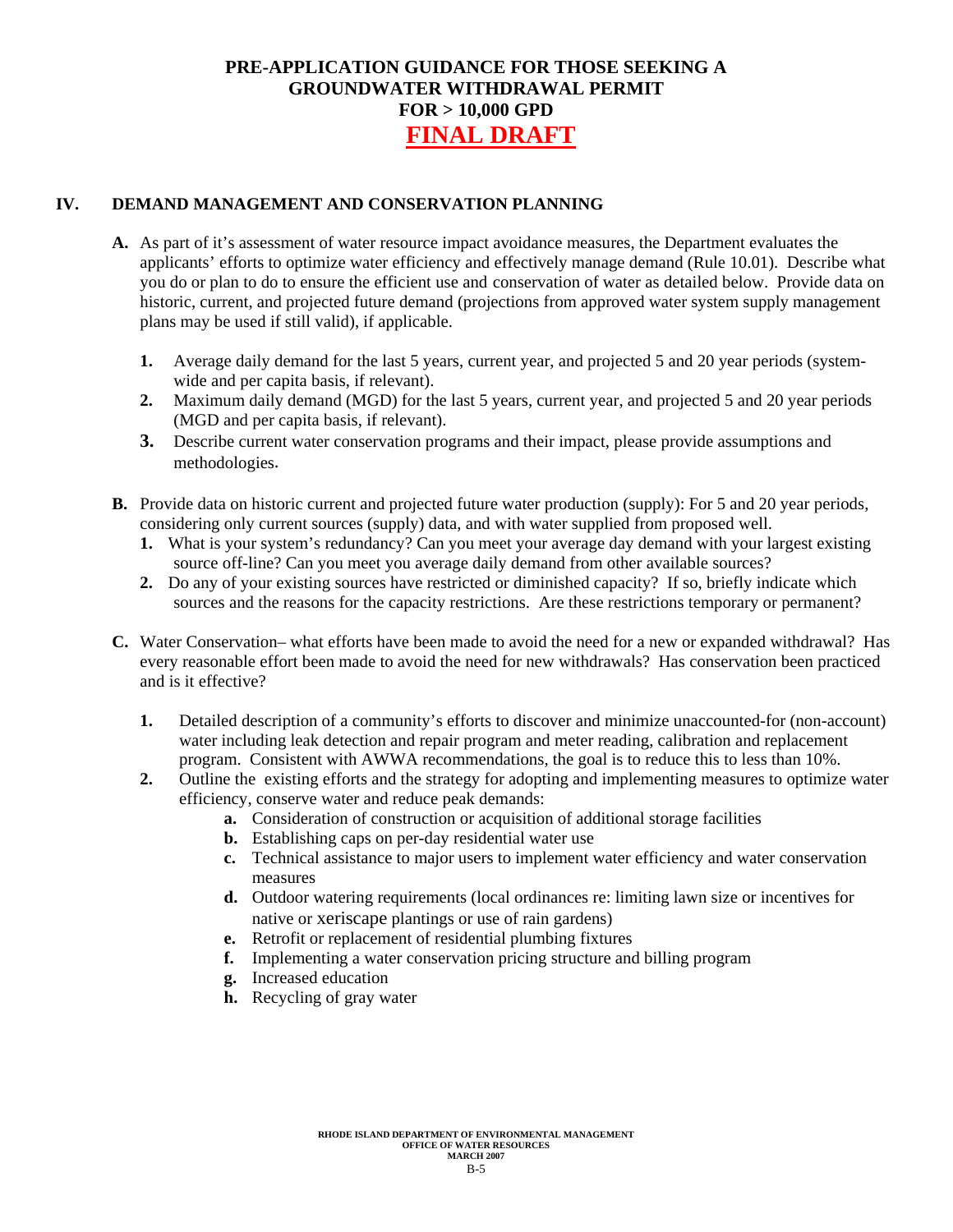#### **V. ALTERNATIVE PLANS**

The wetlands regulations require a demonstration of avoidance and minimization. With regards to water supplies, this includes formulating, evaluating effects and comparing alternative plans: At a minimum, the plans that must be formulated are:

- **a.** Leak detection alternative
- **b.** Conservation and demand management alternatives including but not limited to:
	- **1.** Toilet replacement program
	- **2.** Outdoor water bans
	- **3.** Pricing Structure
- **c.** Alternate locations at the site to minimize wetland crossings
- **d.** Alternative sources of supply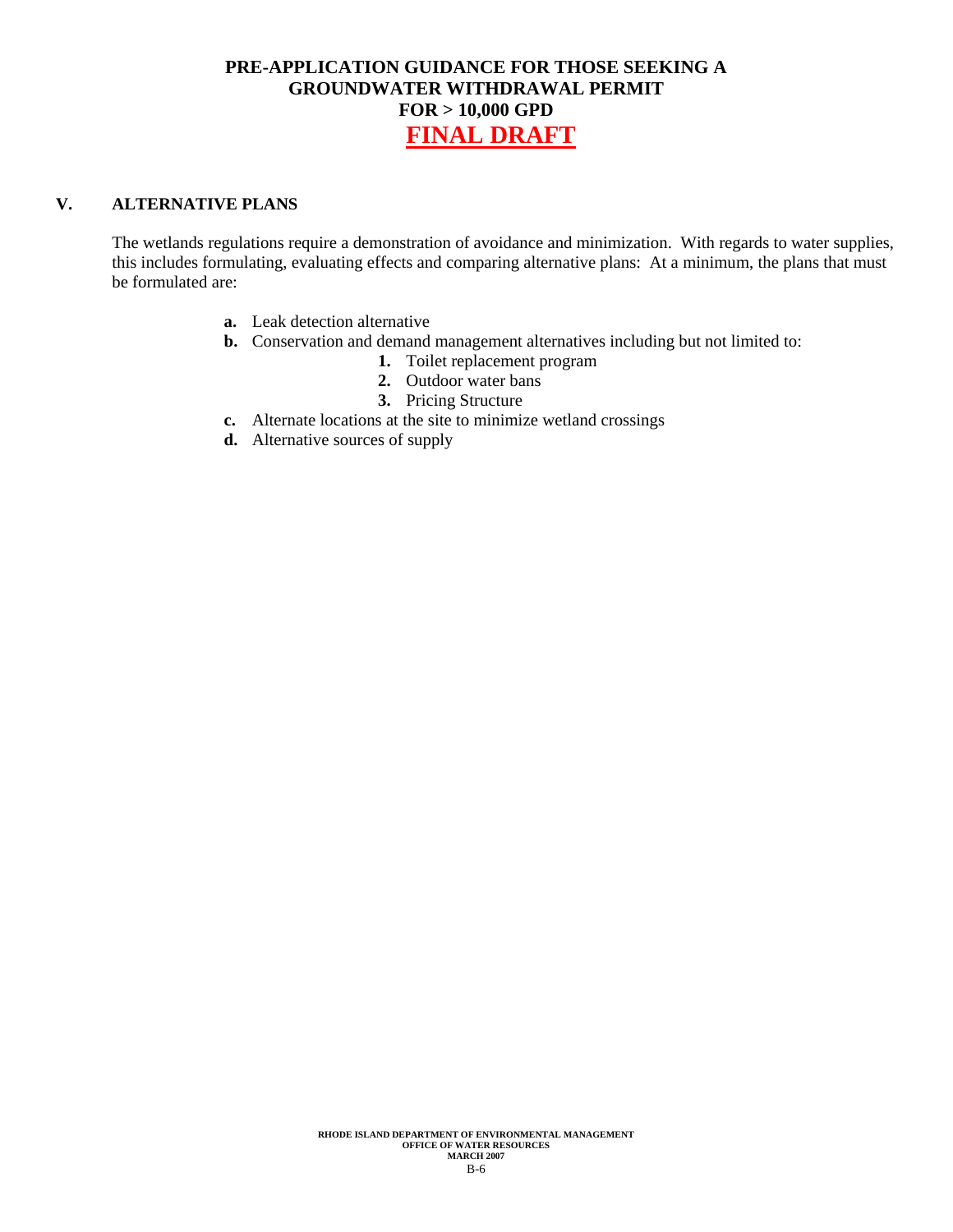# **ATTACHMENT B**

# **PUMPING TEST PROPOSAL**

**The pumping test proposal must provide the following information for each pumping test. If any deviations from the listed protocol(s) are necessary, please explain the reasons why.** 

#### **I. SITE INFORMATION**

- **A.** Historic water level data
- **B.** Site Plan showing location of piezometers, observation wells, pumping wells, staff gages, nearby wetlands, discharge point and other pertinent information. **Note:** Please refer to the attached document "Technical Standards for Water-Table Monitoring of Potential Wetland Sites" ERDC TN-WRAP-05-2 US Army Corps of Engineers for piezometer locations and installation recommendations.
	- If staff gages are required one must be outside of the influence of pumping and the other must be located in the stream reach closest to the pumping well. In certain cases a stilling well may be required around the gage.
	- Selected observation wells should fully penetrate the aquifer and should also be screened in the same aquifer as the screen of the pumping well unless there needs to be an exception (i.e. to confirm a confined aquifer, to evaluate surface water infiltration, or to locate source water from a bedrock well).
	- Selected observation wells and/or staff gages should be set so as to observe impacts to surrounding wetlands including identified vernal pools or amphibian breeding areas within the area of influence of the production well.
- **C.** Plan showing any other wells, private or public, in the area that may affect the cone of depression and to whether or not they will be running during the pumping test.
- **D.** Location and log (depth, yield, lithology) of all exploratory wells, water table of the pumping well and the screen depths (if not possible to screen through the entire aquifer, explain why).
- **E.** Description of the aquifer extent and characteristics (e.g. confined, unconfined, transmissivity, storage coefficient).
- **F.** Description of nearby wetlands and methods that will be used to define stratigraphy in the wetland and impacts of pumping. Peat probing and monitoring wells or a combination of both are acceptable unless another is deemed more appropriate.
- **G.** Description of recharge available to the well site including the delineation of drainage area and estimated precipitation compared to desired withdrawal rate.

## **II. OPERATIONAL INFORMATION**

- **A.** Description of the physical dimensions of the test well
- **B.** Description of the planned test pumping rate
	- There should be no more than a 10 percent variation in the pumping rate during the course of the test unless a step test is used to determine the rate of pumping.

**RHODE ISLAND DEPARTMENT OF ENVIRONMENTAL MANAGEMENT OFFICE OF WATER RESOURCES MARCH 2007**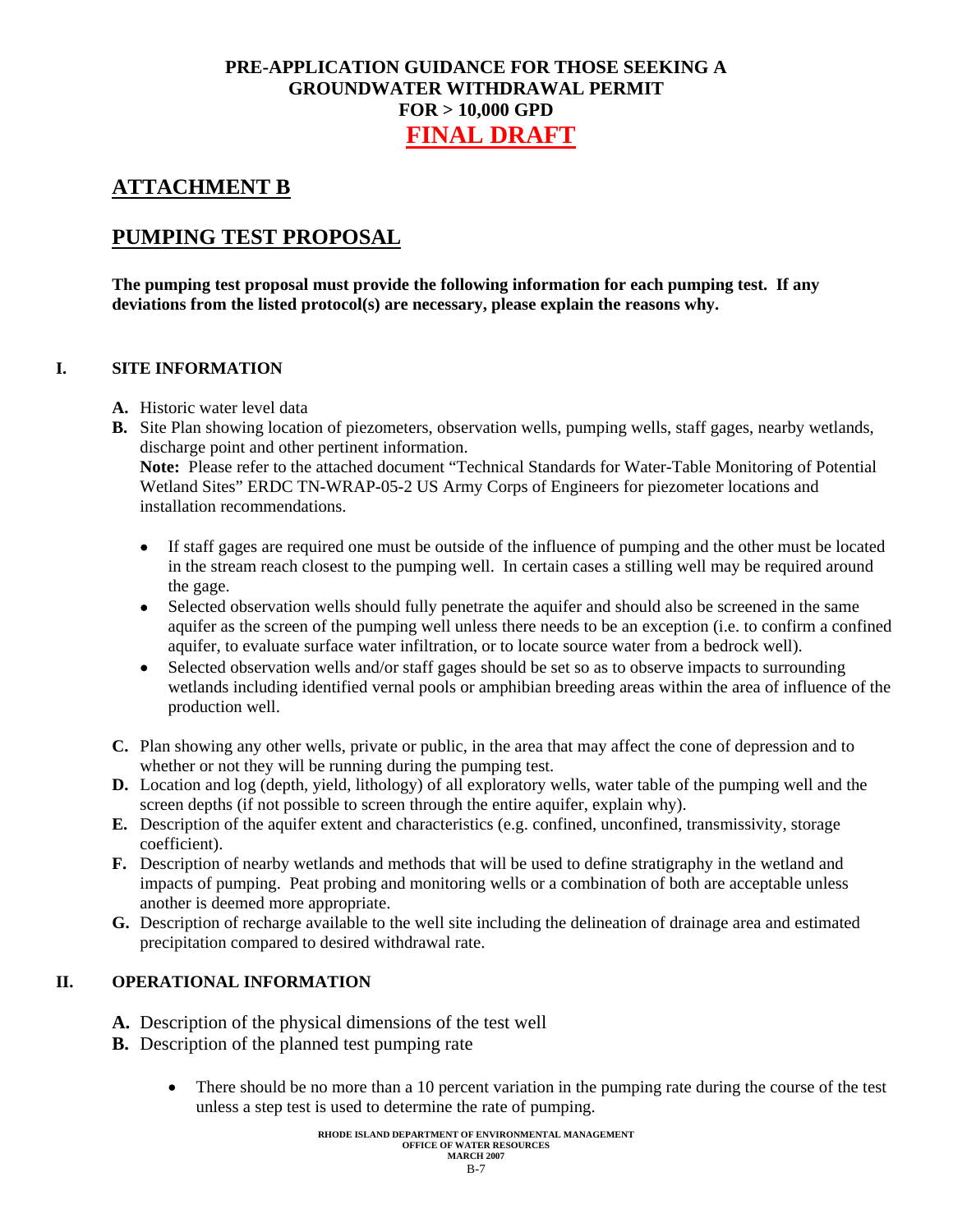- The proposed well must by pumped for some duration (minimum of 3-5 days depending on amount requested) at a rate for which the source approval is sought.
- All of the wells within the influence of the pumping well must be pumped at their approved yield for the duration of the pumping test unless modeling is conducted to determine the cumulative impacts.
- **C.** Documentation of test drilling and preliminary pumping test results
- **D.** Documentation of method (i.e. step test)
- **E.** Description of planned duration of test
- **F.** Description of the location of discharge (make sure water is not returned to the pumping well through infiltration). A freshwater wetlands permit for the pumping test is not necessary provided proper erosion and sediment controls are installed to avoid freshwater wetland impacts from any discharge is protective any receiving..
- **G.** Description of the measurement frequency of the observation wells, pumping well, precipitation and staff gages and discussion of proposed measurement methods.
	- **1.** Precipitation During the pumping test, precipitation should be measured daily on site to the nearest 0.01 in. Precipitation measurements should commence 5 days prior to the startup of the pumping test. If at all possible the pumping test should be scheduled so that there is no heavy rainfall for 2 days prior, during and 1 day after the pump test
	- **2.** Water-level readings in the well commence after one minute of pumping, the 1 ½ minute measurement should be made and then it should continue on the order of ten readings per log cycle of time in minutes.
	- **3.** Measurements of antecedent water levels (all wells and stream gages min. 3 days). If there are tidal influences or other reasons for the static levels to fluctuate, then more than 3 days at 2 times per day of antecedent measurements may be required in order to establish the proper pattern.
- **H.** The flow measuring device must be capable of providing instantaneous flow measurements accurate to within  $\pm$ 5% of the pumping rate. The flow meter must be calibrated and maintained in accordance with manufacturers specifications. Measurements and adjustments of the pumping rate should occur frequently at the start of the test until a stable rate is achieved around every 2 hours. Flow can also be measured using an orifice and piezometer tube. The time and measurement of the pumping rate should be recorded in the field notes and included as an appendix in the report.
- **I.** Description of the drawdown and recovery reading methodologies. Recovery must be recorded to until a minimum of 95% of the drawdown is restored.
	- **1.** All drawdown and recovery readings shall be recorded to the nearest  $\frac{1}{4}$  inch. (0.02 feet).
	- **2.** The pumping well should be fully developed prior to the pump test.
- **J.** Describe stabilization criteria.
- **K.** Describe the step test methods that may be used to determine pumping rates.
- **L.** Describe how the water contours would be drawn and resolved. Since the wetlands application already requires contours the water contours should be drawn over the land contours.
- **M.** Describe the well's proposed pumping schedule.
- **N.** Shutdowns for generator service should not exceed 2 hours.
- **O.** Description of planned water quality measurements. It is recommended that specific conductance, pH, temperature and other indicator parameters in samples from the surface water body, production well

#### **RHODE ISLAND DEPARTMENT OF ENVIRONMENTAL MANAGEMENT OFFICE OF WATER RESOURCES**

#### **MARCH 2007**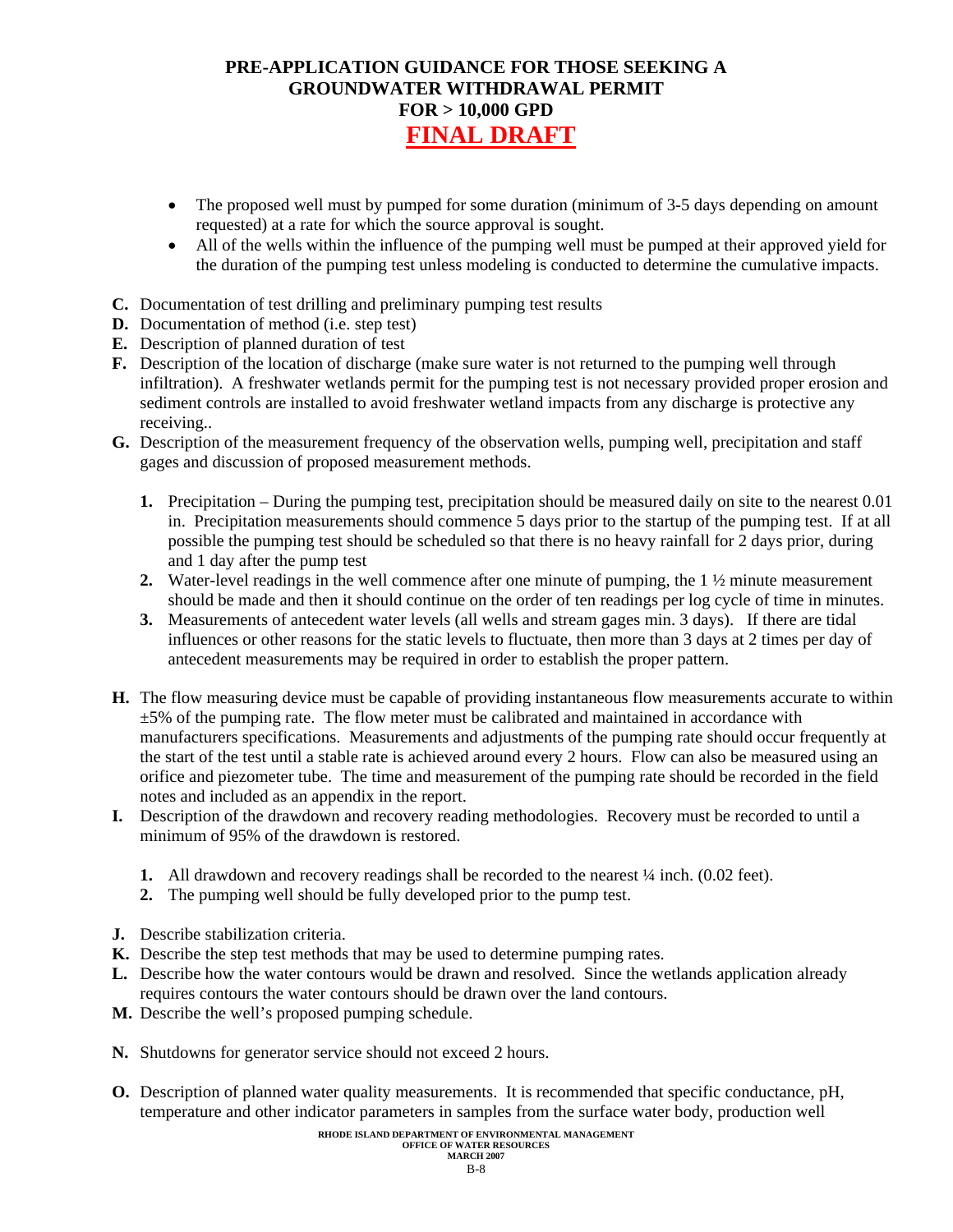discharge, and appropriate observation wells are collected before and during the pump test. Discuss methods anticipated to generate appropriate mass balance equations to estimate the extent of induced infiltration under pumping conditions. These water quality tests do not replace the Department of Health water quality testing requirements.

**P.** Description of vertical hydraulic conductivity estimations. Recommended techniques include, field or laboratory techniques like streambed piezometers to measure the hydraulic conductivity.

#### **III. REQUIREMENTS FOR LARGER OR MORE COMPLEX PROJECTS AS DETERMINED BY THE DEPARTMENT**

- **A.** Stream profiling or enhanced stream gaging. This may be required to supplement induced infiltration information when large volumes of water are taken out near a stream.
- **B.** In certain complex hydrogeologic situations, it is difficult to predict the zone of contribution for a well without employing a numerical computer model. Based on the geologic and hydrogeologic complexity of the aquifer, DEM may require that a specific modeling approach be used to delineate the zone of contribution to the pumping well and well head protection areas and to delineate areas of potential impact with MODFLOW or other approved method.
- **C.** Habitat survey and analysis which includes lists of those species considered to be endangered, threatened, or of special concern in the state within the 1' drawdown contour calculated for August.
- **D.** The installation of as many monitoring or observation wells which are necessary to validate the assumptions used in the computer model and to assess existing or suspected water quality problems.